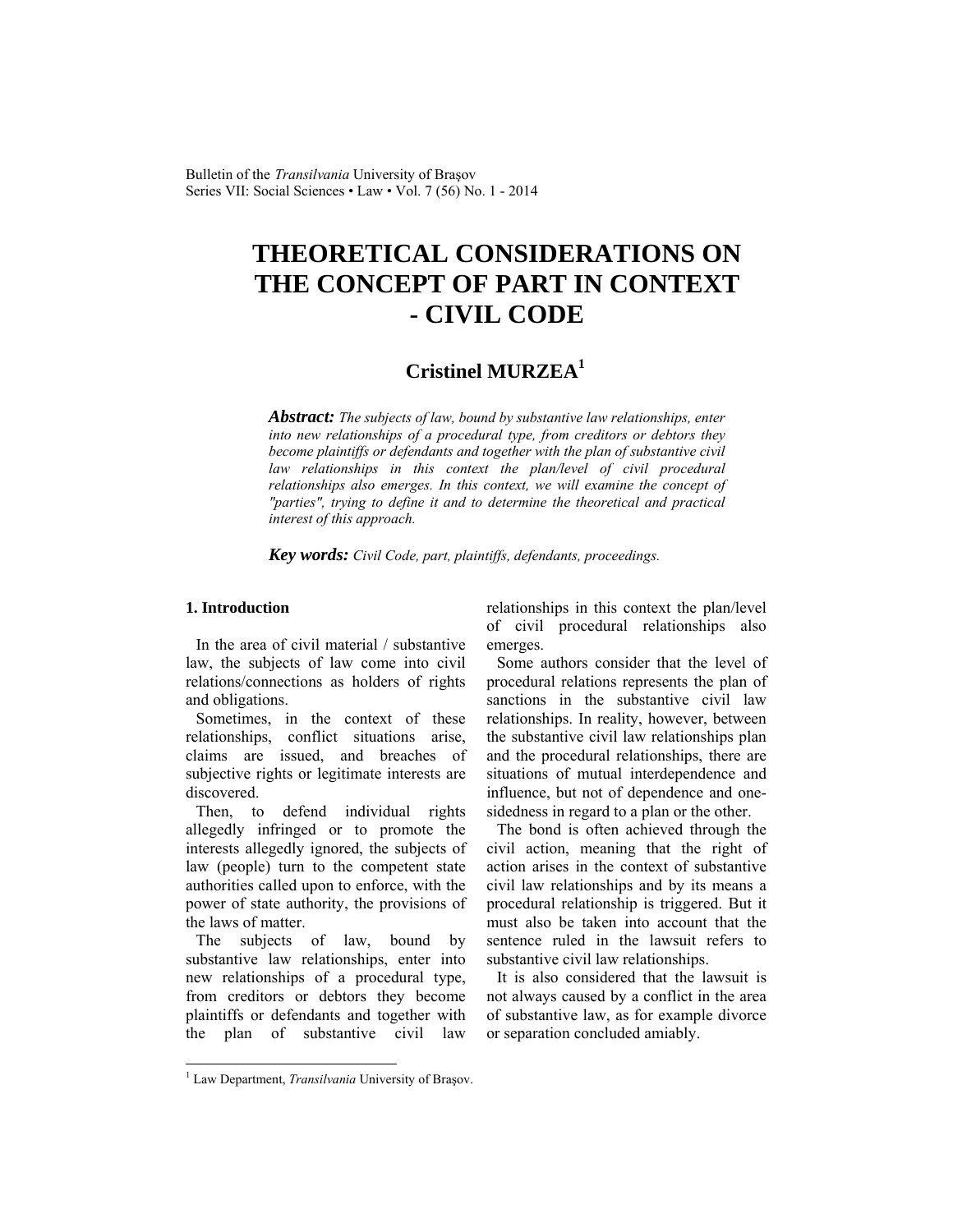Finally, we also consider that the right to go to court is a component of the civil capacity, accessible to any person and it can be activated when it can justify an interest which legitimates the use of the right of action, which cannot be justified only by reference to the rights and obligations in the sphere of substantive civil law relationships.

But the right to action once exercised produces the specific transfiguration of substantive civil law relationships in the procedural plan as follows: the creditor becomes plaintiff, the defendant becomes debtor, the creditor's claim forms the object of the lawsuit and the motivation of the claim becomes the cause of the lawsuit.

We can say that, essentially, everything is built on the foundation of conflict arisen in the sphere of substantive law which, by its "displacement" in the scope of procedural law becomes litigation, and its protagonists were called litigants, meaning those participating in the process, who formulate contrary legal claims in contentious proceedings.

Along with the court, the parties are the main characters of the civil process, the lawsuit being inconceivable without them.

A distinguished theoretician of civil procedure states that the court is "one of the indispensable subjects of judicial activity", emphasizing in this sense the fact that "*In its simplest form, the lawsuit involves the participation of at least three parties: the court, a person who makes claims and another one defending himself/herself*" [12].

In complete contrast to the previously exposed doctrinal opinion, the renowned professor Ion Deleanu argues that <<the judge is not - and cannot be! - a party in the court. She/He cannot be considered "part" at least for the reason which is as obvious as possible that this would cause the inadmissible confusion between "the judge" and "the party". Not "part" in the report of proceedings, s/he does not have "procedural rights and obligations" but "powers" and "duties" specific to "authorities" [8].

As to this claim, we ask ourselves the legitimate question: If s/he is not part of the process, which is the standing incumbent upon a judge?

We cannot avoid the appreciation that s/he, as subject of the civil proceedings, is a main participant invested with certain rights specific only to him/her, among which, in the foreground, is to deliver the solution in the process (*juris dictio*). We could say that the judge is the participant with the leading role in the civil lawsuit.

At a certain stage of the process, we find a participant who exercises authority and does not promote any interest of his/her own in the lawsuit. Similarly, we sometimes find the prosecutor as participant, who intervenes as a supervisory body to maintain order and legality, promoting an interest in this position.

Moreover, from a structural point of view, the fundamental element of the civil trial is represented by the court that is invested by law with the attribute to decide on the trial through diverse hearing reports and orders, "uttering" the final sentence.

Other subjective elements in the structure of civil proceedings are the parties, namely the legal subjects that make claims against each other, claims covering the rights and obligations in the sphere of substantive civil law relationships material.

These claims, whose settlement falls in the responsibility of the judge form ZA - as already mentioned - the object of the lawsuit. Motivating these claims, respectively their reasoning, forms the cause of the lawsuit.

In summary therefore, the subjects of the civil trial are the court and the parties showing their subjective component,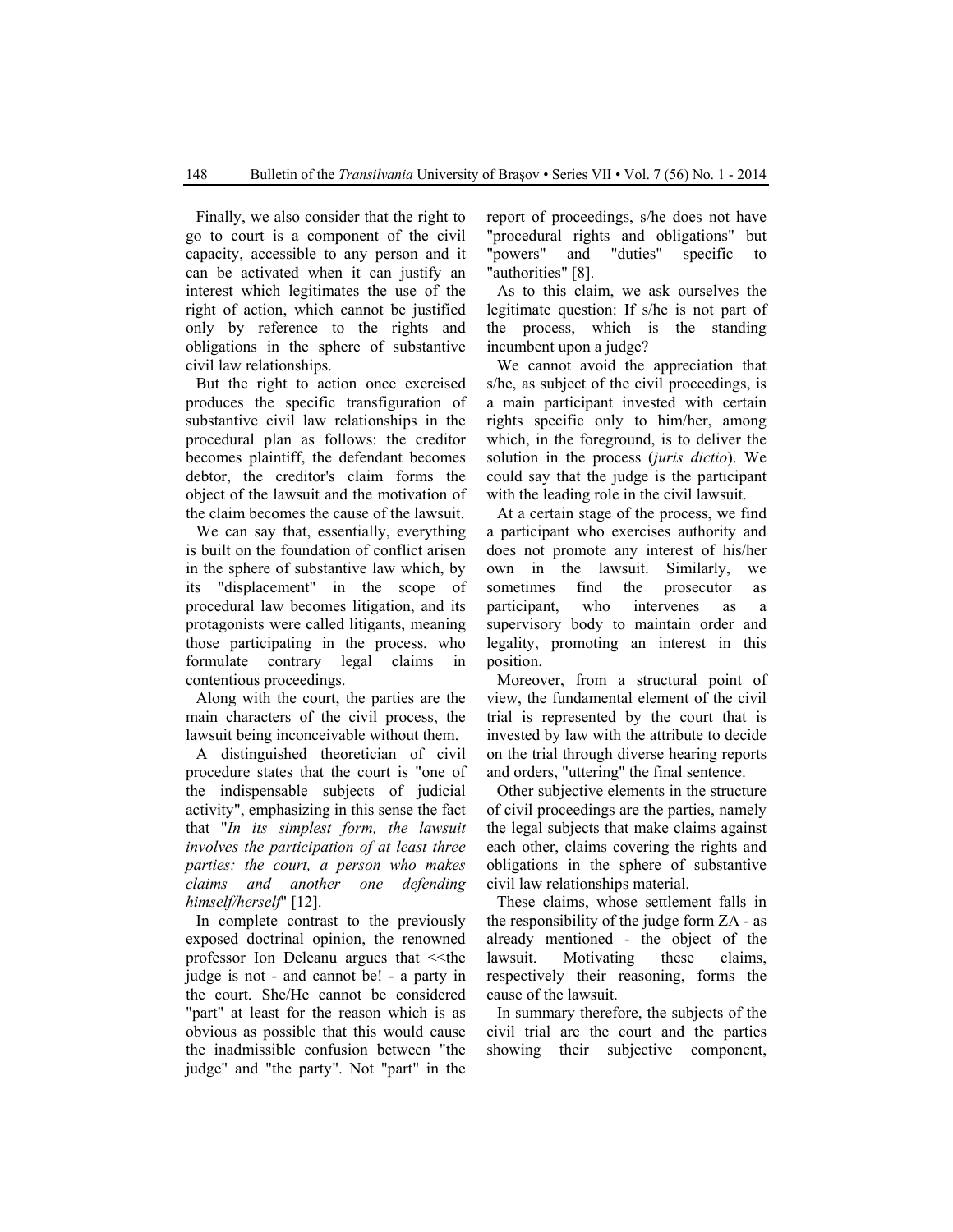together with the objective component, i.e. the object and cause.

In this framework, we conclude in the sense of showing that the plaintiff and the defendant are the main parts of the process and the court is "a vital issue" in the realization of judicial activity, thus giving shape and substance to the maxim "if the lawsuit is necessary to the parties, the parties are also necessary in the lawsuit ".

In what follows, we will examine the concept of "party", trying to define it and to determine the theoretical and practical interest of this approach.

# **2. "The characters' in the civil trial. Parties and third parties in relation to the civil lawsuit.**

The Civil Procedure Code in effect not only defines the notion of "party", but also the terms used to refer to "party" are different, respectively under the name of Book II "Contentious procedure", Title I is entitled "Parties", where in article 41 paragraph (1) we find explicit reference to the concept of "party" in the sense that "*Any person who has the use of civil rights may be part in the court*"; so that in art. 47 and art. 48 mention is made of "plaintiffs" and "defendants"; and art. 112 states that the request for summons shall indicate the name of "parties"; so, according to art. 109 anyone "*claiming a right against another person*" must submit an application before the court; while according to Art. 274 and art. 276 we find the term "party" also in art. 275 and art. 277 referring to "the defendant" and "the plaintiff".

Likewise, Book III "General provisions relating to non-contentious proceedings" in art. 331 clarifies that in this procedure shall be settled applications which are not "seeking to establish a hostile right towards another person" but which require the mediation of the court in order to be settled.

From the analysis of the above mentioned articles, it can be easily seen that the Romanian legislator oscillates in using the terms "party", "plaintiff" and "defendant" without specifying their content, concept which was also found in the procedural laws adopted in the nineteenth century as well as in some recent legislations.

The situation is reflected in the rules of the New Code of Civil Procedure, the more so since many of them take over those of the old Code. Thus, the provision that any person who has the use of civil rights may be sued, formulated in Article 44 Paragraph (1) of the Civil Procedure Code in force is found in Article 55 (1) of the New Code of Civil Procedure but slightly modified.

Also, if the code of civil procedure in force referring to the parties, in articles 47 and 48, nominates plaintiffs and defendants, the New Code of Civil Procedure, in Article 54, under the title "Listing" writes that "the plaintiff and the defendant are parties, and under the law, also the third parties involved voluntarily in the process."

But in the New Code of Civil Procedure, as well as in the Code of Civil Procedure in force, although the terms "party", "plaintiff" and "defendant" are used, the content of these terms is not specified.

Therefore, the role of defining the concept of "party" was taken over by reference books and jurisprudence, which has led to controversies both on the definition of that term and the conditions required in order to be a party in the lawsuit or to exercise civil action.

#### **3. Definition of the notion of party**

The reference books are not unanimous regarding the definition of the concept of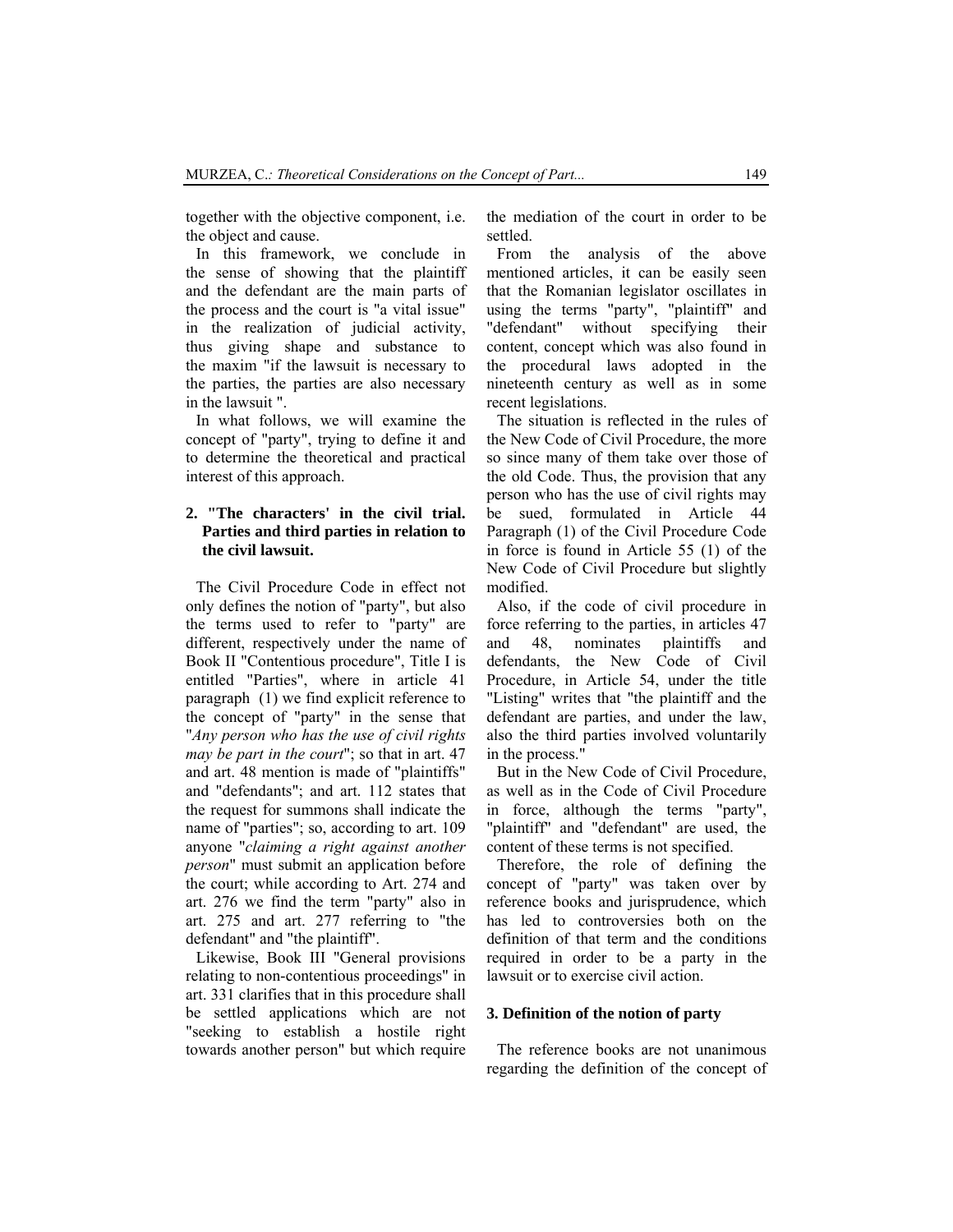part in the civil lawsuit, so among the Romanian authors, a field of doctrinal controversies was opened, one which also persists today.

The first definition was supported by A. Hilsenrad and I. Stoenescu [9], who considered the "conflicting interests" of the characters among whom the dispute arose and who defined the parties as those people who express contrary interests, in that at least one of them "claims to have a right to claim against the other, who has overruled this right. " These authors have pointed out the existence of a material sense and a procedural meaning of the concept of party.

Thus, in the substantive sense, the notion of party designates all people engaged in a civil lawsuit, among whom there are substantive civil law relationships and in the procedural sense it means all the people engaged or not in a lawsuit, no matter whether among them there are substantive civil law relationships or not.

Subsequently, other authors [19] have emphasized the importance that substantive civil law relationship before the Court has in shaping conflicting interests. Thus, it was proposed that the term "party" receive a broad and a narrow sense. In a restricted sense, narrow would mean that body or that person holding the rights and obligations to be decided, the body or person who will be affected by the judgment to be pronounced in the case brought before it. Thus, the quality of plaintiff or defendant pertains solely to the subjects of the substantive legal relationship. This thesis was reaffirmed also by Ph. D. Professor V.M. Ciobanu and E. Oprina [16].

Regarding the broad sense of the term, it would also include "all the other bodies or people receiving at the trial, the quality of party by virtue of certain explicit legal provisions".

Another author [1] launches a doctrinal idea according to which, although he does not define the notion of "party", from the statement it still follows that the elements of civil action and civil trial seem to be confused, respectively states that "a civil action cannot be conceived without the existence of at least one person who addresses the court, requiring the defense of a legal claim that s/he pretends to have, or of an interest protected by law.

With the exception of non-contentious procedure (which does not seek to establish an opposing right towards another person), the civil action also implies the existence of a person who is sued because s/he allegedly violated or disputed the right stated, or with regard to whom it is desired to obtain an interest protected by law ".

To the doctrinal controversy regarding the definition of "party" one may add the opinion expressed by the author FI. Măgureanu who states [15] that the person claiming infringement or disregard of the subjective right and the person opposing these claims have the quality of parties of the civil action, that the people or bodies to whom the law acknowledges the right to pursue action are also parties, and the third parties entering the process, on their own initiative or that of the initial parties also obtain the quality of parties.

In a relatively recent paper [17] , the definition of "party" is formulated with arguments, as "those individuals with conflicting interests whose rights and obligations are subject to the civil trial."

This definition is intended to harmonize all opinions expressed in the doctrine and it is this feature that marks its gaps and draws our criticism.

We oppose this definition the arguments which take the form of questions: What happens in case of abandoning the trial, of the civil trial obsolescence or giving up on the subjective right?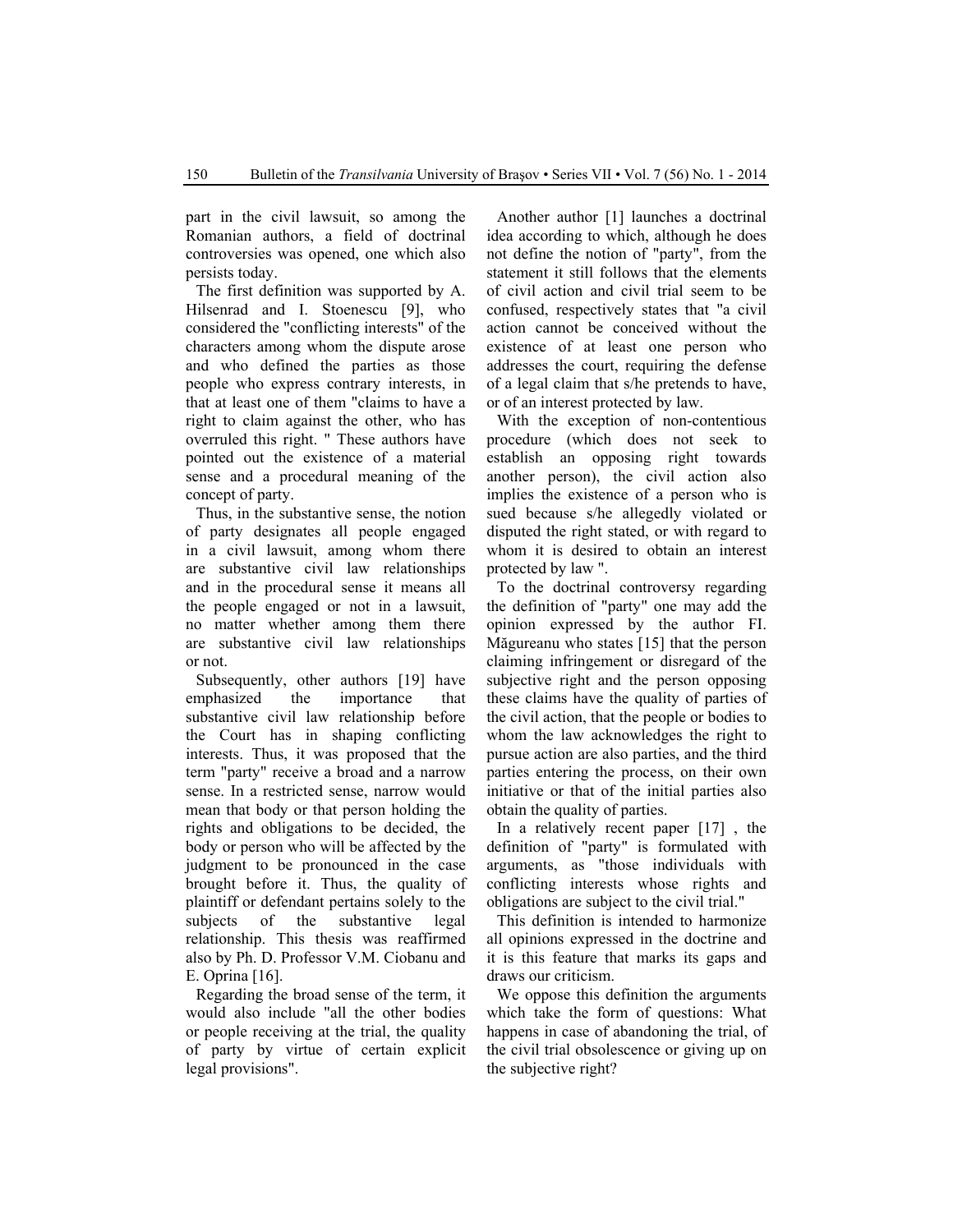Another opinion pertains to the prestigious procedure scholar, Ph. D. Professor Gratian Porumb who notes that the definition of the party is to be examined only in the procedural aspect and that "the question whether between parties there is indeed a legal dispute or a right of the plaintiff has been violated or challenged by the defendant, it is to be determined by the instance, by a court order. Even if through the sentence, the lack of the right stated is ascertained, the participants in the civil trial, in the roles mentioned, keep the quality of parties in the process that actually existed." [18].

This opinion was repeated with additional arguments by Ph. D. Professor Ion Le [13] reiterating the idea that the only important sense in analyzing the rules governing the conduct of civil proceedings is the procedural one.

Arguments were developed by the abovementioned author in the monograph entitled "The participation of parties in the lawsuit" [11], namely:

- from the analysis of the provision in art. 41 paragraph (1) of the Civil Procedure Code in force [correspondent to art. 55 para. (1) of the new Code of Civil Procedure] brought under discussion, it unequivocally results that the acquirement of the quality of "party" cannot be conditioned by the verification of the condition that the person be the holder of a right or obligation which forms the content of the substantive civil law relationship;

 - in relation to art.274 Code of Civil Procedure in force [correspondent of art. 447 para. (1) of the new Code of Civil Procedure], the applicant whose action has been dismissed by lack the subjective right stated in court also has the quality of party, and, therefore, they will be ordered to pay the court charges

- the justification for acquiring the status of "party" in determining the existence or nonexistence of a subjective right can only be achieved by accepting the procedural meaning of party.

Analyzing the foundation and the doctrinal arguments to this view, we rally to it and we hold that in the contents of exercise capacity of each person there is also the constitutional right to address the court and, consequently, by exercising this right, the person acquires the status of being "a party" in the process.

However, we note that through the request for summons, the applicant identifies another part of the trial, usually the state of defendant. Thus, the term "party" is purely procedural, being used as such in our legislation.

In support of this thesis, we can invoke the Romanian case law which held that "By means of party we imply the person who sued and the one against whom it was acted, and their successors in title." [22]

More recently, the Supreme Court of Justice by Decision no. 828/2000 [21] found that 'party' "means the person having one of the procedural attributes that can be held and took part in the trial of a cause."

Likewise, it is necessary to invoke in promoting the thesis that we also make reference to scholarly studies from abroad, namely to the French, Italian, Spanish and Latin American doctrine. In this respect, we show that the French authors Gerard Cornu and Jean Fozer [6] argue that the term "party" is definitely a procedural concept, defining it in relation to the parties of the process: "Parties can be considered only those that are linked through the trial, the parties in the trial, just as other people are parties in a contract."

The more recent French doctrine [2] noted that the applicant is the one who took the initiative of taking legal action and the defendant the one against whom the claim was filed.

The same concept is embraced by the majority of the Italian doctrine and we will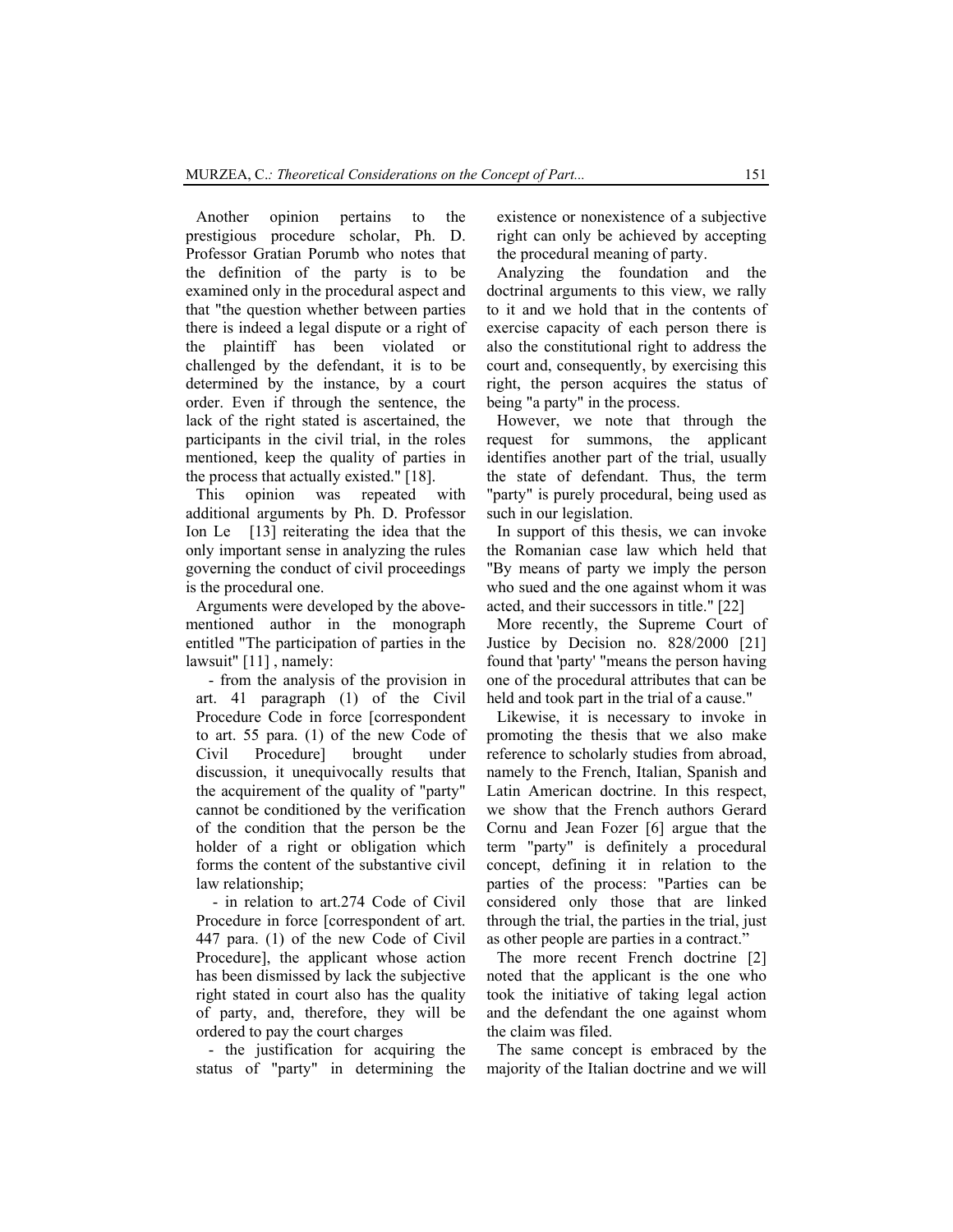restrict ourselves here to quoting the famous Italian procedure scholar Piero Calamandrei who, when referring to the conditions regarding the procedural relationship, shows that these conditions must exist in order to obtain a certain decision, favourable or unfavourable, on demand, while the conditions of the action relate to the procedural relationship that preexists the trial. Therefore, the quoted author states that the conditions of the procedural relationship are requirements relating to the establishment and development of the procedural relationship, independent from the substantial foundation of the demand [3].

It is necessary to also mention the opinion of the Italian author Crisanto Mandriola, [14] according to whom the parties, respectively the attribute of party, exist with "the only condition of the existence of a process."

In mentioning the foreign authors who agree with the doctrinal opinion to which we also rally, we ought to mention Chiovenda [5], Goldschmidt [10] Redenti, Rosenberg [20] , Eduardo Carlos, Couture. Here we will also remember the Columbian procedure specialist A. Camacho [4] who held that "the attribute of part is acquired by the mere fact of intervention in the trial, without considering the fact that the person is or is not the holder of the substantive relationship".

# **4. Theoretical and practical interest of determining the concept of part**

Being acquainted with the content of the concept of "part" is a prerequisite in determining the rights and obligations of the participants in the proceedings, given the fact that there is one individual class/individualized by statutory rights and obligations for each party and a general category of rights and obligations applicable to all parties in the civil trial.

At the same time, determining the concept of part is of interest in relation to the fact that the judgment only produces effects in regard to the people who have participated in the judicial activity as parties, as well as in resolving procedural pleas, namely: lack of quality plea, lis pendens plea and res judicata plea.

### **5. The role of parties**

The structure of a civil trial and the principles governing the administration of the justice process determine the position of the parties in the dispute. The whole course of the civil proceedings is governed by the provisions that impose rules of procedure that ensure the protection and enhancement of the litigants' rights and interests.

In civil cases, the parties always have a contradictory position in complying with the adversarial principle and the plaintiff and the defendant may present the court all the reasons in fact and law on which they support their claims and defenses. Of course that the applicant - after s/he filed an application for summons - will try by all means allowed by the law to prove her/his claims and the defendant will adopt, in particular, a defensive position.

Sometimes, however, the defendant may, in his/her turn, issue claims against the plaintiff, by way of a counterclaim, thus leaving her/his defensive position. In such a situation (*judicium dulex*), the parties acquire dual roles in the process, both being due to have the quality of plaintiff and defendant.

It is necessary to note the crucial role that the plaintiff plays in the lawsuit in that s/he triggers the dispute and thereby assumes the attribute of party, as well as the fact that s/he gives, in principle, the attribute of parties to others in the trial, thus triggering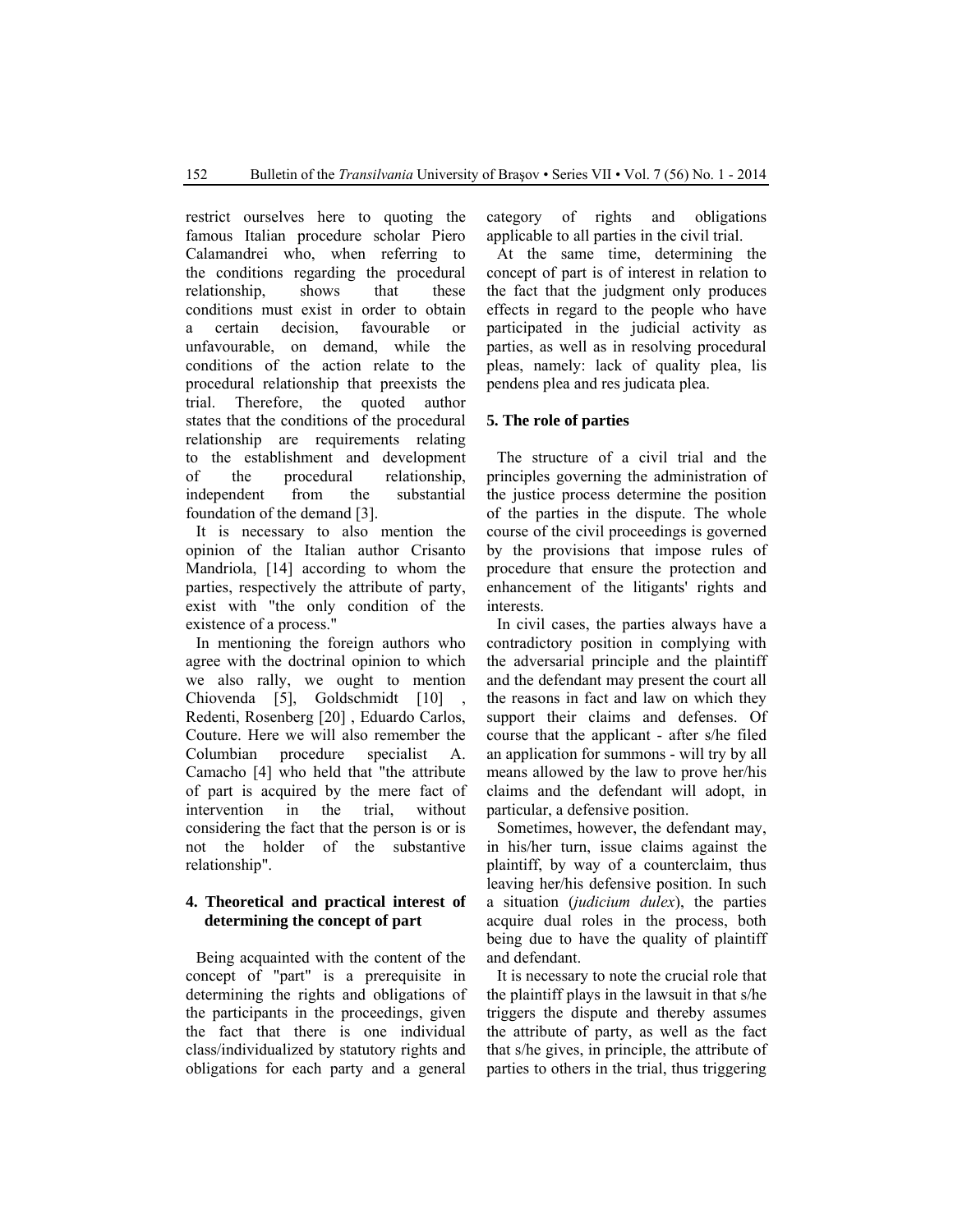the principle of availability. Exercising the role of trigger in the process, the applicant assumes the risk that, when her/his claims prove unfounded or when the action was wrongly pointed, to take the consequences which are decided by the judgment to be given in the cause. Likewise, s/he assumes the risk that results from exercising in bad faith or exercising abusively the civil action.

It is observed that, during the civil trial, the parties may change their procedural position like, for example, when exercising remedies and when the one who promotes the appeal becomes caller, recurrent, objector, claimant in revision, and the party subject to the appeal is called respondent.

### **6. Issues relating to non-contentious procedure**

The reference books [17] have expressed the opinion that, although the fundamental rule of the civil trial is a contradiction between the interests of litigants, the principle governing the contentious procedure, however, states that there are situations in case of some of the noncontentious proceedings in which the contradiction is not obvious such as: adoption, the procedure for correcting the particulars in the register documents, amicable divorce, the division of joint property during marriage, the declaration of disappearance or alleged death.

The above-mentioned processes are justified by "reasons related to the special importance of rights and the necessity of enforceability erga omnes of decisions." The author quoted remarked, however, that "at the deep level of interest that governs the proceedings of subjects from the aforementioned category of processes, we will notice that somewhere there is an element of contradiction, of divergence or at least non-convergence".

As for us, we reject the idea and point out that in the situations mentioned above, when an element of contradiction occurs in the actual wording of the request for summons or in the objections raised by people involved in the process, the process is shifted within the legal proceedings so that the court invested with the noncontentious application will reject it under art. 335 of the Civil Procedure Code in force (corresponding to Article 524 of the New Code of Civil Procedure).

From the perspective of the New Code of Civil Procedure, it is required that we proceed to a thorough analysis of this problem, having in view especially the very name given to this institution by the new procedural law, namely of noncontentious legal proceedings.

#### **7. Parties and third parties**

As mentioned earlier in this chapter, "parties" in the civil procedural relationship are the subjects of the substantive civil law relationship so, most often, the civil procedure relationship "moulds" on the substantive one.

Third parties (*penitul extranei*) are people who are outside the procedural report, and being outside of it, the court order to be given will not refer to them, except for the situation in which these people get involved in the process becoming parties as such.

However, "some people - firstly considered to be third parties - are still parties, because they are, broadly speaking, represented in the process" [7] , like for example, solidary joint debtors, among whom the presumption of tacit trust mandate functions pursuant to art. 1443 of the Civil Code, as well as spouses among whom the assumption of tacit trust mandate also functions, pursuant to art. 345 of Law no. 287/2009 on the Civil Code (in Book II, Title II, Chapter VI, entitled "Patrimonial rights and obligations